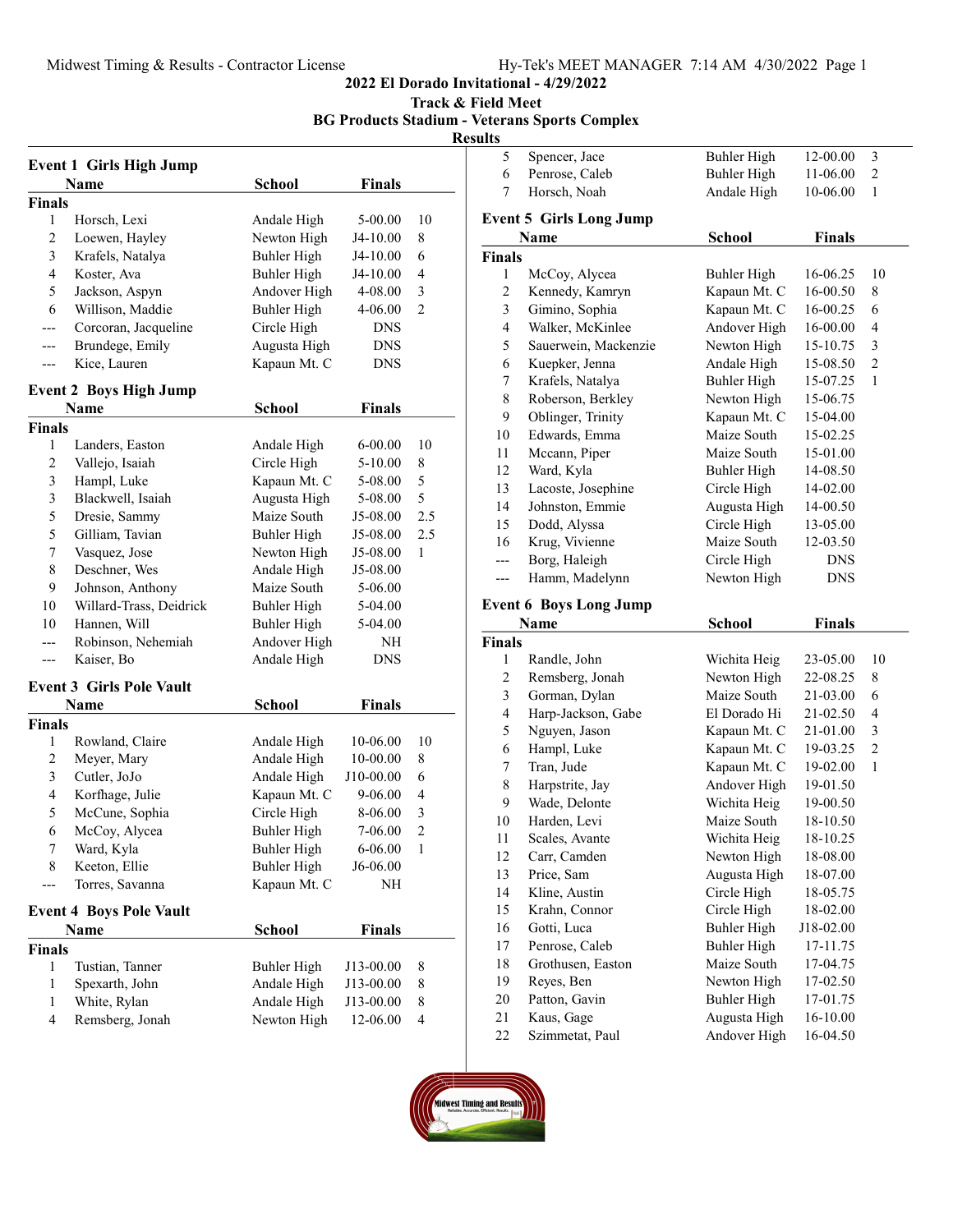2022 El Dorado Invitational - 4/29/2022

Track & Field Meet BG Products Stadium - Veterans Sports Complex

**Results** 

|                          | Finals  (Event 6 Boys Long Jump)  |                    |               |                |
|--------------------------|-----------------------------------|--------------------|---------------|----------------|
|                          | Name                              | <b>School</b>      | <b>Finals</b> |                |
|                          | Reichert, Daniel                  | Andale High        | <b>DNS</b>    |                |
|                          | Smith, Tyrus                      | Circle High        | <b>DNS</b>    |                |
|                          | <b>Event 7 Girls Triple Jump</b>  |                    |               |                |
|                          | Name                              | <b>School</b>      | <b>Finals</b> |                |
| Finals                   |                                   |                    |               |                |
| 1                        | Loewen, Hayley                    | Newton High        | 37-01.00      | 10             |
| 2                        | Rowland, Grace                    | Andale High        | 35-09.50      | 8              |
| 3                        | McCoy, Alycea                     | <b>Buhler High</b> | 35-03.50      | 6              |
| $\overline{\mathbf{4}}$  | Frank, Brynlee                    | <b>Buhler High</b> | 34-00.00      | 4              |
| 5                        | Kelly, Jayda                      | Andover High       | 32-11.50      | 3              |
| 6                        | Davidson, Maggie                  | <b>Buhler High</b> | 31-08.00      | $\overline{c}$ |
| 7                        | Pappas, Emerson                   | Kapaun Mt. C       | 30-04.50      | 1              |
| 8                        | Hamm, Madelynn                    | Newton High        | 29-11.50      |                |
| 9                        | Mccann, Piper                     | Maize South        | 29-10.75      |                |
| 10                       | Howland, Kinley                   | Wichita Heig       | 29-10.50      |                |
|                          | Barnes, Samantha                  | Circle High        | <b>DNS</b>    |                |
|                          | Schrandt, Maddie                  | Andale High        | <b>DNS</b>    |                |
|                          | Borg, Haleigh                     | Circle High        | <b>DNS</b>    |                |
|                          |                                   |                    |               |                |
|                          | <b>Event 8 Boys Triple Jump</b>   |                    |               |                |
|                          | Name                              | School             | <b>Finals</b> |                |
| Finals                   |                                   |                    |               |                |
| 1                        | Randle, John                      | Wichita Heig       | 46-08.25      | 10             |
| 2                        | Gilliam, Tavian                   | Buhler High        | 42-06.00      | 8              |
| 3                        | Eck, Kelby                        | Andale High        | 41-10.75      | 6              |
| $\overline{\mathcal{L}}$ | Porter, Luke                      | Kapaun Mt. C       | 41-02.00      | $\overline{4}$ |
| 5                        | Elias, Omari                      | Kapaun Mt. C       | 40-06.50      | 3              |
| 6                        | Dingle, DJ                        | Wichita Heig       | 40-02.50      | $\overline{c}$ |
| 7                        | Tran, Jude                        | Kapaun Mt. C       | 39-10.00      | $\mathbf{1}$   |
| 8                        | Willard-Trass, Deidrick           | <b>Buhler High</b> | 38-10.50      |                |
| 9                        | Harden, Levi                      | Maize South        | 38-00.25      |                |
| 10                       | Reyes, Ben                        | Newton High        | 38-00.00      |                |
| 11                       | Potucek, Jacksyn                  | Andale High        | 37-11.00      |                |
| 12                       | Compton, Thomas                   | Buhler High        | 37-08.00      |                |
| 13                       | Wade, Delonte                     | Wichita Heig       | 37-07.00      |                |
| 14                       | Krahn, Connor                     | Circle High        | 37-05.75      |                |
| 15                       | Grothusen, Easton                 | Maize South        | 36-11.25      |                |
| 16                       | Carr, Camden                      | Newton High        | 36-00.50      |                |
| 17                       | Szimmetat, Paul                   | Andover High       | 35-09.50      |                |
|                          | Reichert, Daniel                  | Andale High        | <b>DNS</b>    |                |
|                          | Remsberg, Jonah                   | Newton High        | <b>DNS</b>    |                |
|                          |                                   |                    |               |                |
|                          | <b>Event 9 Girls Discus Throw</b> |                    |               |                |
|                          | Name                              | School             | <b>Finals</b> |                |
| Finals                   |                                   |                    |               |                |
| 1                        | Fairchild, Mckenzie               | Andale High        | 123-07        | 10             |
| $\overline{\mathbf{c}}$  | Burke, Kieran                     | Maize South        | 121-03        | 8              |
| 3                        | May, Emery                        | Andale High        | 116-07        | 6              |

| S   |                    |              |             |   |  |
|-----|--------------------|--------------|-------------|---|--|
| 4   | Brennan, Teagan    | Kapaun Mt. C | 107-09      | 4 |  |
| 5   | Brennan, Bridget   | Kapaun Mt. C | $104 - 03$  | 3 |  |
| 6   | Jarmer, Jessa      | Andale High  | 104-01      | 2 |  |
| 7   | Nelson, Stephanie  | Newton High  | 102-06      | 1 |  |
| 8   | Simmons, Paige     | Maize South  | $100 - 10$  |   |  |
| 9   | Young, Cece        | Maize South  | 98-03       |   |  |
| 10  | Faudere, Keylee    | El Dorado Hi | 98-01       |   |  |
| 11  | Rose, Sophia       | Buhler High  | $94 - 10$   |   |  |
| 12  | Schweizer, Emilie  | Buhler High  | 93-04       |   |  |
| 13  | Magana, Ellen      | Kapaun Mt. C | 92-09       |   |  |
| 14  | Jones, Cheyenne    | El Dorado Hi | 92-00       |   |  |
| 15  | Gonzalez, Marcella | Newton High  | 90-09       |   |  |
| 16  | Johnson, Emma      | Circle High  | 87-00       |   |  |
| 17  | Henderson, Zamyah  | Wichita Heig | 86-04       |   |  |
| 18  | Holland, Lauryn    | Buhler High  | 82-05       |   |  |
| 19  | Dennison, Delaynie | Circle High  | 82-03       |   |  |
| 20  | Dennison, Kylie    | Circle High  | 70-08       |   |  |
| 21  | Carrell, Kyra      | Augusta High | 55-03       |   |  |
| 22  | Smith, Karlee      | Augusta High | 46-06       |   |  |
| --- | Scott, Sydney      | Augusta High | <b>FOUL</b> |   |  |
|     | Jones, Natalie     | Newton High  | DNS         |   |  |
|     |                    |              |             |   |  |

## Event 10 Boys Discus Throw

|                | Name               | School       | <b>Finals</b> |              |
|----------------|--------------------|--------------|---------------|--------------|
| <b>Finals</b>  |                    |              |               |              |
| 1              | Doolittle, William | Kapaun Mt. C | 191-02        | 10           |
| $\overline{c}$ | Mccormick, Blake   | Maize South  | 155-09        | 8            |
| 3              | Schmitz, Isaac     | Kapaun Mt. C | 143-02        | 6            |
| $\overline{4}$ | Kerschen, Beau     | Andale High  | 142-06        | 4            |
| 5              | Kraus, Jackson     | Andale High  | 142-05        | 3            |
| 6              | Marx, Riley        | Andale High  | 141-02        | 2            |
| 7              | Jantz, Daniel      | Maize South  | 140-03        | $\mathbf{1}$ |
| 8              | Williams, Holt     | Augusta High | 136-09        |              |
| 9              | Meese, Dawson      | Maize South  | 136-08        |              |
| 10             | Joachims, Brody    | Kapaun Mt. C | 134-03        |              |
| 11             | Teeter, Keagun     | Buhler High  | 128-07        |              |
| 12             | Schell, Brock      | El Dorado Hi | 128-01        |              |
| 13             | Larimer, Bronson   | El Dorado Hi | 125-06        |              |
| 14             | Hervey, Tre        | Wichita Heig | 122-04        |              |
| 15             | Gonzalez, Marcel   | Newton High  | 118-00        |              |
| 16             | Regier, Bryan      | Buhler High  | 116-10        |              |
| 17             | Tien, Andrew       | Circle High  | 112-04        |              |
| 18             | Okon, Jordan       | Wichita Heig | 111-05        |              |
| 19             | Sauerwein, Cody    | Newton High  | 109-02        |              |
| 20             | Miller, Wesley     | Buhler High  | 107-05        |              |
| 21             | Wittenberg, Levi   | El Dorado Hi | 103-04        |              |
| 22             | Wright, Garrick    | Circle High  | 100-02        |              |
| 23             | Marlar, Jackson    | Newton High  | 96-02         |              |
| 24             | Plascjak, Nick     | Andover High | 94-00         |              |
| 25             | Hutchinson, Tate   | Andover High | 80-06         |              |
| ---            | Parscal, Tanner    | Augusta High | FOUL          |              |

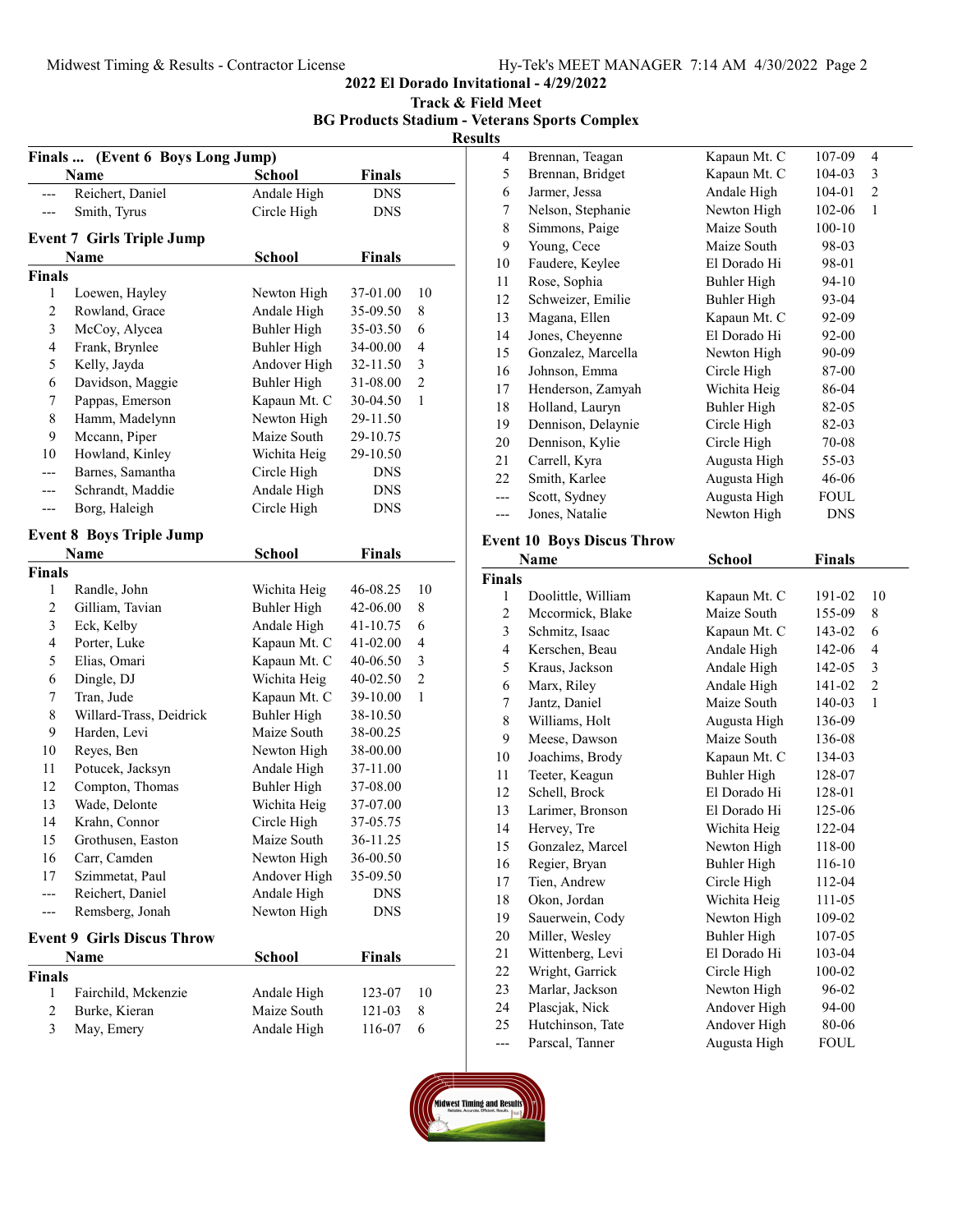# MEET MANAGER 7:14 AM 4/30/2022 Page 3

|                          | Midwest Timing & Results - Contractor License |                    |               |                |                                      | Hy-Tek's MEET MANAGER 7:14 AM 4/30/2022 Page<br>2022 El Dorado Invitational - 4/29/2022 |                    |               |
|--------------------------|-----------------------------------------------|--------------------|---------------|----------------|--------------------------------------|-----------------------------------------------------------------------------------------|--------------------|---------------|
|                          |                                               |                    |               |                | Track & Field Meet<br><b>Results</b> | <b>BG Products Stadium - Veterans Sports Complex</b>                                    |                    |               |
|                          | Finals  (Event 10 Boys Discus Throw)          |                    |               |                | 21                                   | Sauerwein, Cody                                                                         | Newton High        | 118-00        |
|                          | Name                                          | <b>School</b>      | <b>Finals</b> |                | 22                                   | Wright, Garrick                                                                         | Circle High        | 114-08        |
| ---                      | Rudy, Matt                                    | Andover High       | <b>DNS</b>    |                | 23                                   | Tien, Andrew                                                                            | Circle High        | 113-08        |
| $\hspace{0.05cm} \ldots$ | Routh, Easton                                 | Augusta High       | <b>DNS</b>    |                | 24                                   | Noyes, Noah                                                                             | Andover High       | $90 - 10$     |
|                          |                                               |                    |               |                | ---                                  | Gazaway, Nick                                                                           | <b>Buhler High</b> | <b>DNS</b>    |
|                          | <b>Event 11 Girls Javelin Throw</b>           |                    |               |                |                                      |                                                                                         |                    |               |
|                          | Name                                          | <b>School</b>      | <b>Finals</b> |                |                                      | <b>Event 13 Girls Shot Put</b>                                                          |                    |               |
| <b>Finals</b>            |                                               |                    |               |                |                                      | Name                                                                                    | <b>School</b>      | <b>Finals</b> |
| 1                        | Fairchild, Mckenzie                           | Andale High        | 154-11        | 10             | <b>Finals</b>                        |                                                                                         |                    |               |
| $\boldsymbol{2}$         | Gimino, Sophia                                | Kapaun Mt. C       | 122-04        | 8              | $\mathbf{1}$                         | Fairchild, Mckenzie                                                                     | Andale High        | 39-09.00      |
| 3                        | Kuepker, Jenna                                | Andale High        | $121 - 10$    | 6              | $\mathbf{2}$                         | Dennison, Kylie                                                                         | Circle High        | 36-06.50      |
| 4                        | Edwards, Emma                                 | Maize South        | 112-01        | 4              | $\mathfrak{Z}$                       | Schweizer, Emilie                                                                       | <b>Buhler High</b> | 36-03.50      |
| 5                        | Bezdek, Emma                                  | Kapaun Mt. C       | 112-00        | 3              | $\overline{4}$                       | Brennan, Teagan                                                                         | Kapaun Mt. C       | 35-07.50      |
| 6                        | Young, Cece                                   | Maize South        | 104-10        | $\overline{2}$ | 5                                    | Brown, Kaylee                                                                           | Maize South        | 35-07.00      |
| 7                        | Rose, Sophia                                  | <b>Buhler High</b> | 98-00         | $\mathbf{1}$   | 5                                    | Jones, Cheyenne                                                                         | El Dorado Hi       | 35-07.00      |
| $\,$ $\,$                | May, Emery                                    | Andale High        | 96-02         |                | $\boldsymbol{7}$                     | Burke, Kieran                                                                           | Maize South        | 34-11.50      |
| 9                        | Jahn, Brooklyn                                | El Dorado Hi       | 93-08         |                | 8                                    | May, Emery                                                                              | Andale High        | 34-08.50      |
| 10                       | Harden, Emmi                                  | Maize South        | $93 - 06$     |                | 9                                    | Pomeroy, Ann                                                                            | Newton High        | 33-05.00      |
| 11                       | Steele, Dani                                  | Buhler High        | 92-03         |                | 10                                   | Epp, Alexis                                                                             | Newton High        | 32-10.00      |
| 12                       | Dennison, Delaynie                            | Circle High        | 90-03         |                | 11                                   | Burr, Catie                                                                             | Kapaun Mt. C       | 31-09.50      |
| 13                       | Kern, Emma                                    | Circle High        | 90-01         |                | 11                                   | Dennison, Delaynie                                                                      | Circle High        | 31-09.50      |
| 14                       | Johnson, Emma                                 | Circle High        | 85-09         |                | 13                                   | Simmons, Paige                                                                          | Maize South        | 31-08.00      |
| 15                       | Carrell, Kyra                                 | Augusta High       | 80-09         |                | 14                                   | Henderson, Zamyah                                                                       | Wichita Heig       | 31-04.00      |
| 16                       | Hicks, Kasea                                  | El Dorado Hi       | 79-02         |                | 15                                   | Rose, Sophia                                                                            | <b>Buhler High</b> | 31-02.00      |
| 17                       | Adkins, Sloane                                | Buhler High        | $71 - 02$     |                | 16                                   | Carrell, Kyra                                                                           | Augusta High       | 31-00.00      |
| $---$                    | Owens, Maya                                   | Kapaun Mt. C       | <b>DNS</b>    |                | 17                                   | Stafford, Lillian                                                                       | Kapaun Mt. C       | 30-10.00      |
| $\qquad \qquad \cdots$   | Scott, Sydney                                 | Augusta High       | <b>DNS</b>    |                | 18                                   | Jones, Natalie                                                                          | Newton High        | 30-03.00      |
|                          |                                               |                    |               |                | 19                                   | Faudere, Keylee                                                                         | El Dorado Hi       | 30-00.00      |
|                          | <b>Event 12 Boys Javelin Throw</b>            |                    |               |                | 20                                   | Hicks, Kasea                                                                            | El Dorado Hi       | 28-09.00      |
|                          | <b>Name</b>                                   | <b>School</b>      | <b>Finals</b> |                | 21                                   | Holland, Lauryn                                                                         | Buhler High        | 28-06.00      |
| <b>Finals</b>            |                                               |                    |               |                | 22                                   | Kern, Emma                                                                              | Circle High        | 27-04.00      |
| 1                        | Marx, Riley                                   | Andale High        | 186-10        | 10             |                                      |                                                                                         |                    |               |
| 2                        | Mccormick, Blake                              | Maize South        | 170-03        | 8              |                                      | <b>Event 14 Boys Shot Put</b>                                                           |                    |               |
| 3                        | Wittenberg, Levi                              | El Dorado Hi       | 158-00        | 6              |                                      | Name                                                                                    | <b>School</b>      | <b>Finals</b> |
| 4                        | Daniel, Jackson                               | Kapaun Mt. C       | 155-04        | $\overline{4}$ | <b>Finals</b>                        |                                                                                         |                    |               |
| 5                        | Rose, Rylan                                   | Circle High        | 152-10        | 3              | 1                                    | Kraus, Jackson                                                                          | Andale High        | 60-00.00      |
| 6                        | Taylor, Cooper                                | <b>Buhler High</b> | 148-01        | $\overline{c}$ | $\boldsymbol{2}$                     | Doolittle, William                                                                      | Kapaun Mt. C       | 56-06.50      |
| 7                        | Manke, Ethan                                  | El Dorado Hi       | 147-08        | $\mathbf{1}$   | $\mathfrak{Z}$                       | Bruce, Noah                                                                             | Andale High        | 49-02.00      |
| 8                        | Dorrell, Tanner                               | Newton High        | 144-06        |                | $\overline{4}$                       | Kerschen, Beau                                                                          | Andale High        | 48-06.50      |
| 9                        | Bruce, Noah                                   | Andale High        | 143-00        |                | 5                                    | Gonzalez, Marcel                                                                        | Newton High        | 47-11.00      |
| 10                       | Porter, Luke                                  | Kapaun Mt. C       | 140-08        |                | 6                                    | Larimer, Bronson                                                                        | El Dorado Hi       | 46-09.50      |
| 11                       | Spicer, Isaac                                 | <b>Buhler High</b> | 138-04        |                | 7                                    | Miller, Wesley                                                                          | <b>Buhler High</b> | 45-05.50      |
| 12                       | Doolittle, William                            | Kapaun Mt. C       | 137-07        |                | $\tau$                               | Snipes, Christian                                                                       | Andover High       | 45-05.50      |
| 13                       | Williams, Holt                                | Augusta High       | 137-01        |                | 9                                    | Herrman, Brock                                                                          | Maize South        | 44-08.00      |
| 14                       | Martin, Caleb                                 | Augusta High       | 133-02        |                | 10                                   | Bell, Gavin                                                                             | El Dorado Hi       | 44-05.00      |
| 15                       | Pai, Nik                                      | Andover High       | 133-00        |                | 11                                   | Scott, Collin                                                                           | El Dorado Hi       | 44-03.00      |
| 16                       | Pfeifer, Logan                                | Augusta High       | 129-09        |                | 12                                   | Okon, Jordan                                                                            | Wichita Heig       | 43-11.00      |
| 17                       | Meese, Dawson                                 | Maize South        | 125-00        |                | 13                                   | Williams, Holt                                                                          | Augusta High       | 42-09.50      |
| 18                       | Duckworth, Malcolm                            | Wichita Heig       | 124-08        |                | 14                                   | Jantz, Daniel                                                                           | Maize South        | 41-09.00      |
| 19                       | Campbell, Nate                                | Wichita Heig       | 123-03        |                | 15                                   | Plascjak, Nick                                                                          | Andover High       | 41-00.00      |
| 20                       | Scott, Collin                                 | El Dorado Hi       | 121-07        |                | 16                                   | Hervey, George                                                                          | Wichita Heig       | 40-10.00      |
|                          |                                               |                    |               |                |                                      |                                                                                         |                    |               |
|                          |                                               |                    |               |                |                                      |                                                                                         |                    |               |
|                          |                                               |                    |               |                |                                      |                                                                                         |                    |               |

| 22               | Wright, Garrick                  | Circle High                  | 114-08               |                |
|------------------|----------------------------------|------------------------------|----------------------|----------------|
| 23               | Tien, Andrew                     | Circle High                  | 113-08               |                |
| 24               | Noyes, Noah                      | Andover High                 | 90-10                |                |
| $---$            | Gazaway, Nick                    | <b>Buhler High</b>           | <b>DNS</b>           |                |
|                  |                                  |                              |                      |                |
|                  | <b>Event 13 Girls Shot Put</b>   |                              |                      |                |
|                  | <b>Name</b>                      | <b>School</b>                | <b>Finals</b>        |                |
| Finals           |                                  |                              |                      |                |
| 1                | Fairchild, Mckenzie              | Andale High                  | 39-09.00             | 10             |
| $\mathfrak{2}$   | Dennison, Kylie                  | Circle High                  | 36-06.50             | 8              |
| 3                | Schweizer, Emilie                | <b>Buhler High</b>           | 36-03.50             | 6              |
| 4                | Brennan, Teagan                  | Kapaun Mt. C                 | 35-07.50             | 4              |
| 5                | Brown, Kaylee                    | Maize South                  | 35-07.00             | 2.5            |
| 5                | Jones, Cheyenne                  | El Dorado Hi                 | 35-07.00             | 2.5            |
| $\tau$           | Burke, Kieran                    | Maize South                  | 34-11.50             | 1              |
| $\,$ $\,$        | May, Emery                       | Andale High                  | 34-08.50             |                |
| 9                | Pomeroy, Ann                     | Newton High                  | 33-05.00             |                |
| 10               | Epp, Alexis                      | Newton High                  | 32-10.00             |                |
| 11               | Burr, Catie                      | Kapaun Mt. C                 | 31-09.50             |                |
| 11               | Dennison, Delaynie               | Circle High                  | 31-09.50             |                |
| 13               | Simmons, Paige                   | Maize South                  | 31-08.00             |                |
| 14               | Henderson, Zamyah                | Wichita Heig                 | 31-04.00             |                |
| 15               | Rose, Sophia                     | <b>Buhler High</b>           | 31-02.00             |                |
| 16               | Carrell, Kyra                    | Augusta High                 | 31-00.00             |                |
| 17               | Stafford, Lillian                | Kapaun Mt. C                 | $30 - 10.00$         |                |
| 18               | Jones, Natalie                   | Newton High                  | 30-03.00             |                |
| 19               | Faudere, Keylee                  | El Dorado Hi                 | 30-00.00             |                |
| 20               | Hicks, Kasea                     | El Dorado Hi                 | 28-09.00             |                |
| 21               | Holland, Lauryn                  | Buhler High                  | 28-06.00             |                |
| 22               | Kern, Emma                       | Circle High                  | 27-04.00             |                |
|                  | <b>Event 14 Boys Shot Put</b>    |                              |                      |                |
|                  | Name                             | <b>School</b>                | <b>Finals</b>        |                |
| Finals           |                                  |                              |                      |                |
| 1                | Kraus, Jackson                   | Andale High                  | 60-00.00             | 10             |
| $\mathbf{2}$     | Doolittle, William               | Kapaun Mt. C                 | 56-06.50             | 8              |
| 3                | Bruce, Noah                      | Andale High                  | 49-02.00             | 6              |
| 4                | Kerschen, Beau                   | Andale High                  | 48-06.50             | 4              |
| 5                | Gonzalez, Marcel                 | Newton High                  | 47-11.00             | $\mathfrak{Z}$ |
| 6                | Larimer, Bronson                 | El Dorado Hi                 | 46-09.50             | $\overline{c}$ |
| $\boldsymbol{7}$ | Miller, Wesley                   | <b>Buhler High</b>           | 45-05.50             | 0.5            |
| $\boldsymbol{7}$ | Snipes, Christian                | Andover High                 | 45-05.50             | 0.5            |
| 9                | Herrman, Brock                   | Maize South                  | 44-08.00             |                |
| $10\,$           | Bell, Gavin                      | El Dorado Hi                 | 44-05.00             |                |
| 11               | Scott, Collin                    | El Dorado Hi                 | 44-03.00             |                |
| 12               | Okon, Jordan                     | Wichita Heig                 | 43-11.00             |                |
| 13               | Williams, Holt                   | Augusta High                 | 42-09.50             |                |
| 14               |                                  |                              |                      |                |
|                  |                                  | Maize South                  |                      |                |
|                  | Jantz, Daniel                    |                              | 41-09.00             |                |
| 15<br>16         | Plascjak, Nick<br>Hervey, George | Andover High<br>Wichita Heig | 41-00.00<br>40-10.00 |                |

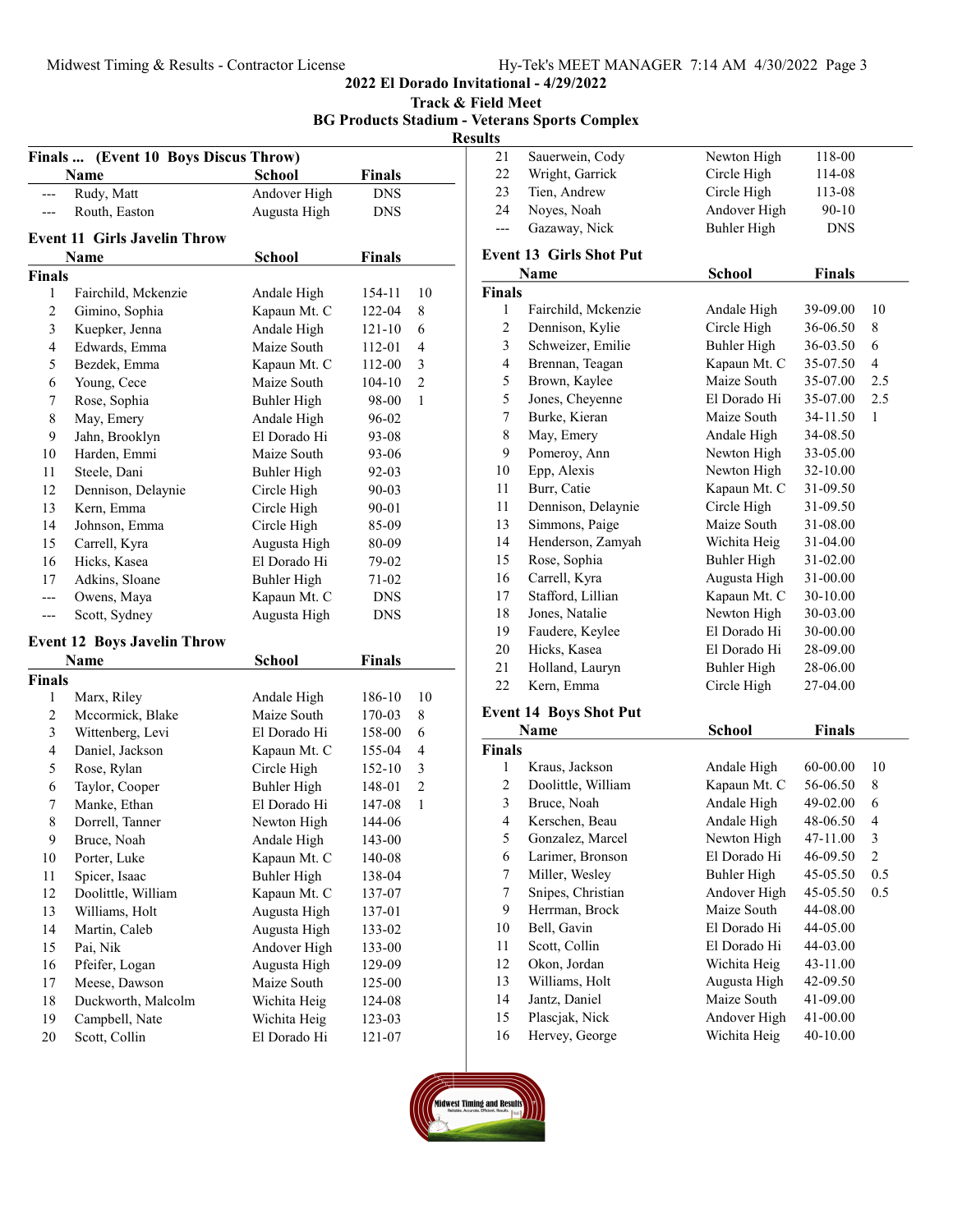2022 El Dorado Invitational - 4/29/2022

Track & Field Meet BG Products Stadium - Veterans Sports Complex

Results

|     | Finals  (Event 14 Boys Shot Put) |               |               |  |
|-----|----------------------------------|---------------|---------------|--|
|     | Name                             | <b>School</b> | <b>Finals</b> |  |
| 17  | Tran, Randy                      | Kapaun Mt. C  | 40-02.00      |  |
| 18  | Tien, Andrew                     | Circle High   | 40-00.50      |  |
| 18  | Meese, Dawson                    | Maize South   | 40-00.50      |  |
| 20  | Teeter, Keagun                   | Buhler High   | 39-05.00      |  |
| 21  | Marlar, Jackson                  | Newton High   | 39-04.50      |  |
| 22  | Noyes, Noah                      | Andover High  | 38-05.00      |  |
| 23  | Wright, Garrick                  | Circle High   | 38-02.00      |  |
| 24  | Zluticky, Ben                    | Kapaun Mt. C  | 37-09.00      |  |
| 25  | Rose, Rylan                      | Circle High   | 37-03.00      |  |
| 26  | Erwin, Zander                    | Augusta High  | 36-09.00      |  |
| 27  | Redenbaugh, Bodey                | Buhler High   | 36-06.00      |  |
| 28  | Carroll, Devin                   | Augusta High  | 36-03.25      |  |
| --- | Sauerwein, Cody                  | Newton High   | <b>FOUL</b>   |  |
|     | Duckworth, Malcolm               | Wichita Heig  | FOUL          |  |

## Event 15 Boys 100 Meter Dash

|                | Name                                 | <b>School</b> | <b>Finals</b> |                |
|----------------|--------------------------------------|---------------|---------------|----------------|
| <b>Finals</b>  |                                      |               |               |                |
| 1              | Hamilton, Jaeden                     | Wichita Heig  | 10.70         | 10             |
| 2              | Campbell, Cameron                    | Buhler High   | 10.78         | 8              |
| 3              | Guthridge, Jack                      | Kapaun Mt. C  | 10.81         | 6              |
| 4              | Campbell, Diante                     | Buhler High   | 10.90         | $\overline{4}$ |
| 5              | Summers, Barry                       | El Dorado Hi  | 10.92         | 3              |
| 6              | Alexander, Kamaar                    | Wichita Heig  | 10.98         | $\overline{2}$ |
| 7              | Anderson, Ashmar                     | Wichita Heig  | 11.08         | $\mathbf{1}$   |
| 8              | Crawford, Ben                        | Newton High   | 11.19         |                |
| 9              | Nguyen, Jason                        | Kapaun Mt. C  | 11.21         |                |
| 10             | Blackwell, Isaiah                    | Augusta High  | 11.25         |                |
| 11             | Schwab, Nick                         | Andale High   | 11.28         |                |
| 12             | Harpstrite, Jay                      | Andover High  | 11.36         |                |
| 13             | McCafferty, Paxton                   | Andover High  | 11.36         |                |
| 14             | Lies, Ivan                           | Andale High   | 11.39         |                |
| 15             | Harp-Jackson, Gabe                   | El Dorado Hi  | 11.42         |                |
| 16             | Claussen, Curt                       | Newton High   | 11.43         |                |
| 17             | Hutchinson, Tate                     | Andover High  | 11.47         |                |
| 18             | Carr, Camden                         | Newton High   | 11.50         |                |
| 19             | Rose, Westin                         | Circle High   | 11.54         |                |
| 20             | Graham, Kevin                        | Kapaun Mt. C  | 11.54         |                |
| 21             | Neill, Conner                        | Maize South   | 11.55         |                |
| 22             | Mcpheeters, Nathan                   | Maize South   | 11.67         |                |
| 23             | Kaus, Gage                           | Augusta High  | 11.93         |                |
| 24             | Parthemer, Cody                      | Andale High   | 11.98         |                |
| ---            | Penrose, Caleb                       | Buhler High   | <b>DNS</b>    |                |
|                | <b>Event 16 Girls 100 Meter Dash</b> |               |               |                |
|                | <b>Name</b>                          | <b>School</b> | Finals        |                |
| <b>Finals</b>  |                                      |               |               |                |
| 1              | David, Karynne                       | Wichita Heig  | 12.31         | 10             |
| $\overline{2}$ | Oblinger, Trinity                    | Kapaun Mt. C  | 12.46         | 8              |

| 3  | Reichenberger, Betsy      | Andale High  | 12.50 | 6              |  |
|----|---------------------------|--------------|-------|----------------|--|
| 4  | Hendrickson, Gracie       | Newton High  | 12.78 | 4              |  |
| 5  | Winter, Camryn            | Andale High  | 12.84 | 3              |  |
| 6  | Varpness, Natalia         | Newton High  | 12.89 | $\overline{2}$ |  |
| 7  | Rieger, Jasmine           | Kapaun Mt. C | 13.08 | $\mathbf{1}$   |  |
| 8  | Sauerwein, Mackenzie      | Newton High  | 13.15 |                |  |
| 9  | MacBeth, Kenzy            | Andover High | 13.17 |                |  |
| 10 | Priester, Eva             | Andale High  | 13.21 |                |  |
| 11 | Voth, Jaelynn             | Maize South  | 13.29 |                |  |
| 12 | Heinz, Lauren             | Andover High | 13.46 |                |  |
| 13 | Thurman, Alexa            | Andover High | 13.48 |                |  |
| 14 | Abraham (Moyer), Janet (/ | Maize South  | 13.55 |                |  |
| 15 | Koster, Ava               | Buhler High  | 13.61 |                |  |
| 16 | Hemphill, Erica           | Buhler High  | 13.64 |                |  |
| 17 | Rogers, Lilly             | El Dorado Hi | 13.87 |                |  |
| 18 | Burroughs, Illese         | Maize South  | 14.10 |                |  |
| 19 | Lacoste, Josephine        | Circle High  | 14.18 |                |  |
| 20 | Roberts, Jenna            | Augusta High | 14.22 |                |  |
| 21 | Frank, Brynlee            | Buhler High  | 14.33 |                |  |
| 22 | Winzer, Catryna           | Augusta High | 14.71 |                |  |

## Event 17 Boys 200 Meter Dash

|                | Name               | <b>School</b> | <b>Finals</b> |                |
|----------------|--------------------|---------------|---------------|----------------|
| Finals         |                    |               |               |                |
| 1              | Summers, Barry     | El Dorado Hi  | 24.01         | 10             |
| $\overline{c}$ | Campbell, Diante   | Buhler High   | 24.40         | 8              |
| 3              | Crawford, Ben      | Newton High   | 24.50         | 6              |
| 4              | Guthridge, Jack    | Kapaun Mt. C  | 24.55         | $\overline{4}$ |
| 5              | Prosser, Gage      | Andale High   | 24.56         | 3              |
| 6              | Schmitz, Isaac     | Kapaun Mt. C  | 24.82         | $\overline{2}$ |
| 7              | Hamilton, Jaeden   | Wichita Heig  | 25.00         | 1              |
| 8              | Harp-Jackson, Gabe | El Dorado Hi  | 25.30         |                |
| 9              | McCafferty, Paxton | Andover High  | 25.48         |                |
| 10             | Okoro, Jaydon      | Wichita Heig  | 26.01         |                |
| 11             | Gotti, Luca        | Buhler High   | 26.11         |                |
| 12             | Mcpheeters, Nathan | Maize South   | 26.57         |                |
| 13             | Scales, Avante     | Wichita Heig  | 26.64         |                |
| 14             | Neill, Conner      | Maize South   | 26.74         |                |
| 15             | Schwab, Nick       | Andale High   | 26.76         |                |
| 16             | Rose, Westin       | Circle High   | 26.83         |                |
| 17             | Davis, Ben         | Andover High  | 26.86         |                |
| 18             | Blackwell, Isaiah  | Augusta High  | 26.89         |                |
| 19             | Hutchinson, Tate   | Andover High  | 27.07         |                |
| 20             | Hedrick, Wyatt     | Kapaun Mt. C  | 27.33         |                |
| 21             | Spicer, Isaac      | Buhler High   | 27.51         |                |
| 22             | Johnson, Anthony   | Maize South   | 27.53         |                |
| 23             | Kaus, Gage         | Augusta High  | 28.18         |                |
| 24             | Reyes, Ben         | Newton High   | 28.28         |                |
|                | Claussen, Curt     | Newton High   | <b>DNS</b>    |                |
| ---            | Boettcher, Dylan   | Circle High   | <b>DNS</b>    |                |
| ---            | Lies, Ivan         | Andale High   | <b>DNS</b>    |                |

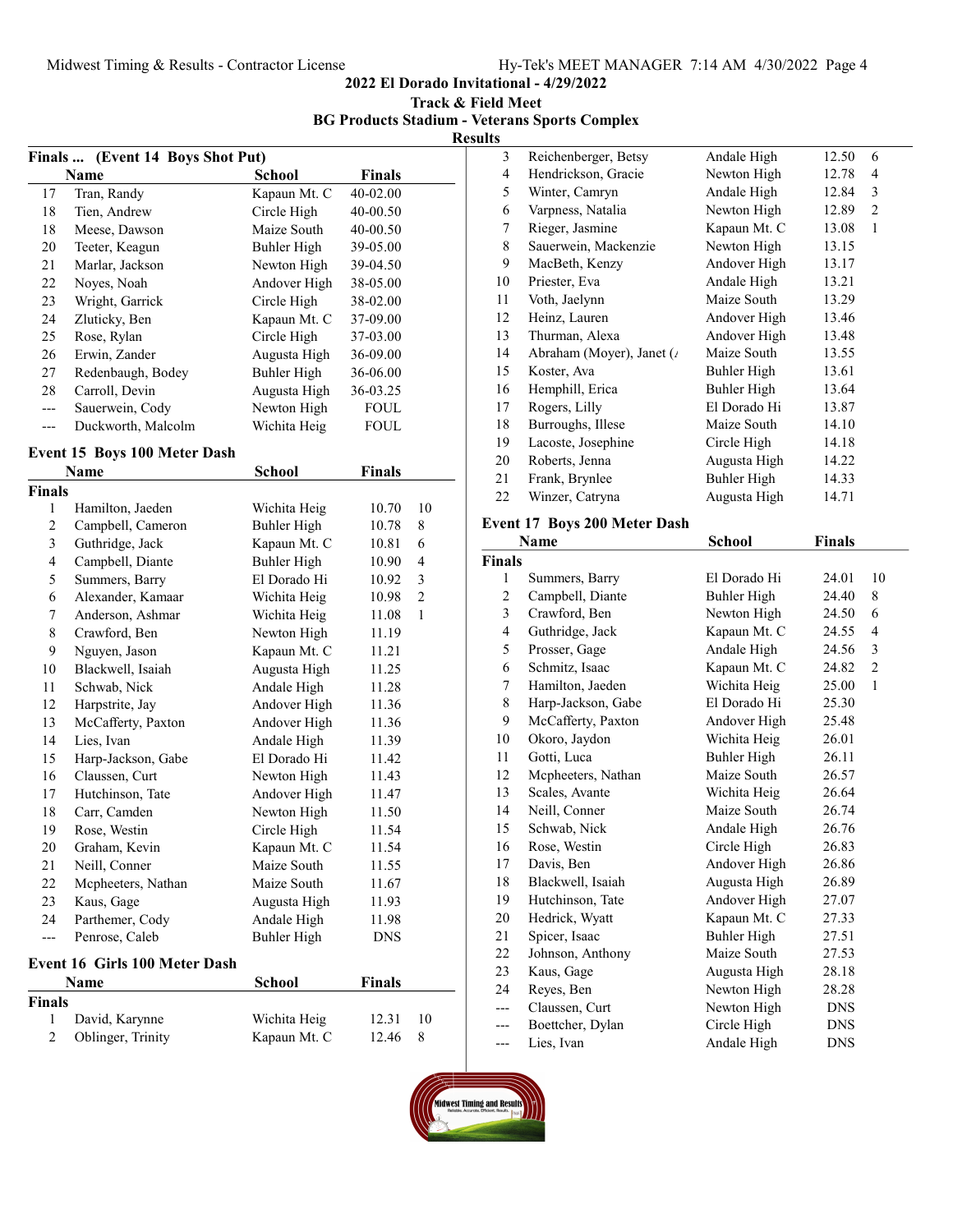2022 El Dorado Invitational - 4/29/2022

Track & Field Meet

BG Products Stadium - Veterans Sports Complex

Results

|                | Name                     | <b>School</b> | Finals |              |
|----------------|--------------------------|---------------|--------|--------------|
| <b>Finals</b>  |                          |               |        |              |
| 1              | David, Karynne           | Wichita Heig  | 27.22  | 10           |
| $\overline{2}$ | Harris, Lillian          | Kapaun Mt. C  | 27.87  | 8            |
| 3              | Schrandt, Maddie         | Andale High   | 27.95  | 6            |
| 4              | Reichenberger, Betsy     | Andale High   | 28.50  | 4            |
| 5              | Mosley, Makiya           | Wichita Heig  | 29.25  | 3            |
| 6              | McNeil, Lauren           | Andover High  | 29.77  | 2            |
| 7              | Oblinger, Trinity        | Kapaun Mt. C  | 29.78  | $\mathbf{1}$ |
| 8              | Hendrickson, Gracie      | Newton High   | 29.91  |              |
| 9              | Varpness, Natalia        | Newton High   | 29.94  |              |
| 10             | Sauerwein, Mackenzie     | Newton High   | 29.97  |              |
| 11             | Severs, Maggie           | Kapaun Mt. C  | 30.24  |              |
| 12             | MacBeth, Kenzy           | Andover High  | 30.30  |              |
| 13             | Kuepker, Jenna           | Andale High   | 30.36  |              |
| 14             | Voth, Jaelynn            | Maize South   | 30.69  |              |
| 15             | Abraham (Moyer), Janet ( | Maize South   | 30.92  |              |
| 16             | Thurman, Alexa           | Andover High  | 31.35  |              |
| 17             | Rogers, Lilly            | El Dorado Hi  | 31.40  |              |
| 18             | Johnston, Emmie          | Augusta High  | 31.51  |              |
| 19             | Roussel, Maiwenn         | Buhler High   | 31.74  |              |
| 20             | Roberts, Jenna           | Augusta High  | 32.16  |              |
| 21             | Burroughs, Illese        | Maize South   | 33.14  |              |
| 22             | Gleason, Maddison        | Buhler High   | 33.53  |              |
| 23             | Willison, Maddie         | Buhler High   | 34.02  |              |
| 24             | Winzer, Catryna          | Augusta High  | 34.09  |              |

#### Event 19 Girls 100 Meter Hurdles

| <b>Name</b>   |                   | School       | <b>Finals</b> |    |
|---------------|-------------------|--------------|---------------|----|
| <b>Finals</b> |                   |              |               |    |
| 1             | Walker, McKinlee  | Andover High | 14.85         | 10 |
| 2             | Kerschen, Cali    | Andale High  | 15.20         | 8  |
| 3             | Seely, Caylin     | Buhler High  | 15.52         | 6  |
| 4             | Roberson, Berkley | Newton High  | 16.20         | 4  |
| 5             | Gimino, Sophia    | Kapaun Mt. C | 16.73         | 3  |
| 6             | Camp, Piper       | Andale High  | 16.85         | 2  |
| 7             | Rowland, Grace    | Andale High  | 17.26         | 1  |
| 8             | Mcdavitt, Anna    | Andover High | 17.42         |    |
| 9             | Rocha, Paige      | Kapaun Mt. C | 17.90         |    |
| 10            | Keeton, Ellie     | Buhler High  | 19.07         |    |
|               | Kice, Lauren      | Kapaun Mt. C | <b>DNS</b>    |    |

#### Event 20 Boys 110 Meter Hurdles

| <b>Name</b> |                 | <b>School</b> | <b>Finals</b> |     |
|-------------|-----------------|---------------|---------------|-----|
| Finals      |                 |               |               |     |
|             | Remsberg, Jonah | Newton High   | 14.98         | -10 |
|             | Eck, Kelby      | Andale High   | 15.27         | 8   |
|             | Dingle, DJ      | Wichita Heig  | 15.34         | 6   |
| 4           | Johnson, Thomas | Augusta High  | 15.45         | 4   |

| w  |                      |              |            |  |
|----|----------------------|--------------|------------|--|
| 5  | Hampl, Luke          | Kapaun Mt. C | 3<br>15.53 |  |
| 6  | Gorman, Dylan        | Maize South  | 15.82<br>2 |  |
| 7  | Ostrom, Javohn       | Buhler High  | 16.16<br>1 |  |
| 8  | Pfeifer, Chase       | Augusta High | 16.19      |  |
| 9  | Hemmen, Lucas        | Andale High  | 16.43      |  |
| 10 | Elias, Omari         | Kapaun Mt. C | 16.48      |  |
| 11 | Fredrick, Myles      | Buhler High  | 16.59      |  |
| 12 | Ruda, Austin         | Kapaun Mt. C | 16.60      |  |
| 13 | III, Ladislao Jaimes | Maize South  | 17.76      |  |
| 14 | Locke, Blayke        | Augusta High | 20.28      |  |
| 15 | Robinson, Nehemiah   | Andover High | 21.86      |  |
|    | Roberts, Devon       | Wichita Heig | <b>DNS</b> |  |
|    |                      |              |            |  |

## Event 21 Girls 4x800 Meter Relay

|               | Team                            | Relay        | <b>Finals</b>         |                |
|---------------|---------------------------------|--------------|-----------------------|----------------|
| <b>Finals</b> |                                 |              |                       |                |
| 1             | Andover High School             | A            | 10:13.71              | 10             |
|               | 1) McNeil, Lauren               |              | 2) Cleary, Jordyn     |                |
|               | 3) Kelly, Jayda                 |              | 4) Anderson, Sydney   |                |
| 2             | Kapaun Mt. C                    | A            | 10:48.43              | 8              |
| 3             | Buhler High School              | A            | 10:56.25              | 6              |
|               | 1) Dorantes, Maya               |              | 2) Hamby, Krysten     |                |
|               | 3) Horning, Taryn               |              | 4) Warner, Lindsay    |                |
| 4             | Newton High School              | A            | 11:02.34              | 4              |
|               | 1) Adams, Olivia                |              | 2) Antonowich, Olivia |                |
|               | 3) Schmidt, Aspen               |              | 4) Sandoval, Isabel   |                |
| 5             | Maize South                     | A            | 11:06.50              | 3              |
|               | 1) Wedge, Carly                 |              | 2) Sheilds, Kendall   |                |
|               | 3) Denayer, Tiana               |              | 4) Brower, Greenley   |                |
| 6             | Andale High School              | A            | 11:29.52              | $\overline{c}$ |
|               | 1) Ackeret, Bella               |              | 2) Maxwell, Natalie   |                |
|               | 3) Patton, Olivia               |              | 4) Wegerer, Kelli     |                |
| 7             | Circle High School              | $\mathsf{A}$ | 11:31.46              | 1              |
|               | 1) Choriego, Rebekah            |              | 2) Flaming, Grace     |                |
|               | 3) Unruh, Alison                |              | 4) Edgerle, Lyric     |                |
| 8             | Augusta High School             | A            | 12:08.15              |                |
|               | 1) Busch, Madison               |              | 2) Otto, Adriana      |                |
|               | 3) Otto, Sophia                 |              | 4) Eagleson, Emmary   |                |
|               | Event 22 Boys 4x800 Meter Relay |              |                       |                |

#### Event 22 Boys 4x800 Meter Relay

|               | <b>Team</b>            | <b>Relay</b>     | <b>Finals</b>       |    |
|---------------|------------------------|------------------|---------------------|----|
| <b>Finals</b> |                        |                  |                     |    |
| 1             | Andover High School    | A                | 8:53.30             | 10 |
|               | 1) Hippisley, John     | 2) Davis, Aiden  |                     |    |
|               | 3) Ricke, Jared        |                  | 4) Champlin, Carter |    |
| 2             | Newton High School     | A                | 9:02.28             | 8  |
|               | 1) Anderson, Kaden     | 2) Barnett, Alex |                     |    |
|               | 3) Salgado, Juan-Pablo | 4) Secor, Simon  |                     |    |
| 3             | Maize South            | A                | 9:05.42             | 6  |
|               | 1) Edwards, Elijah     |                  | 2) Decker, Vaughn   |    |
|               | 3) Grothusen, Easton   |                  | 4) Vitzum, Danny    |    |
|               |                        |                  |                     |    |

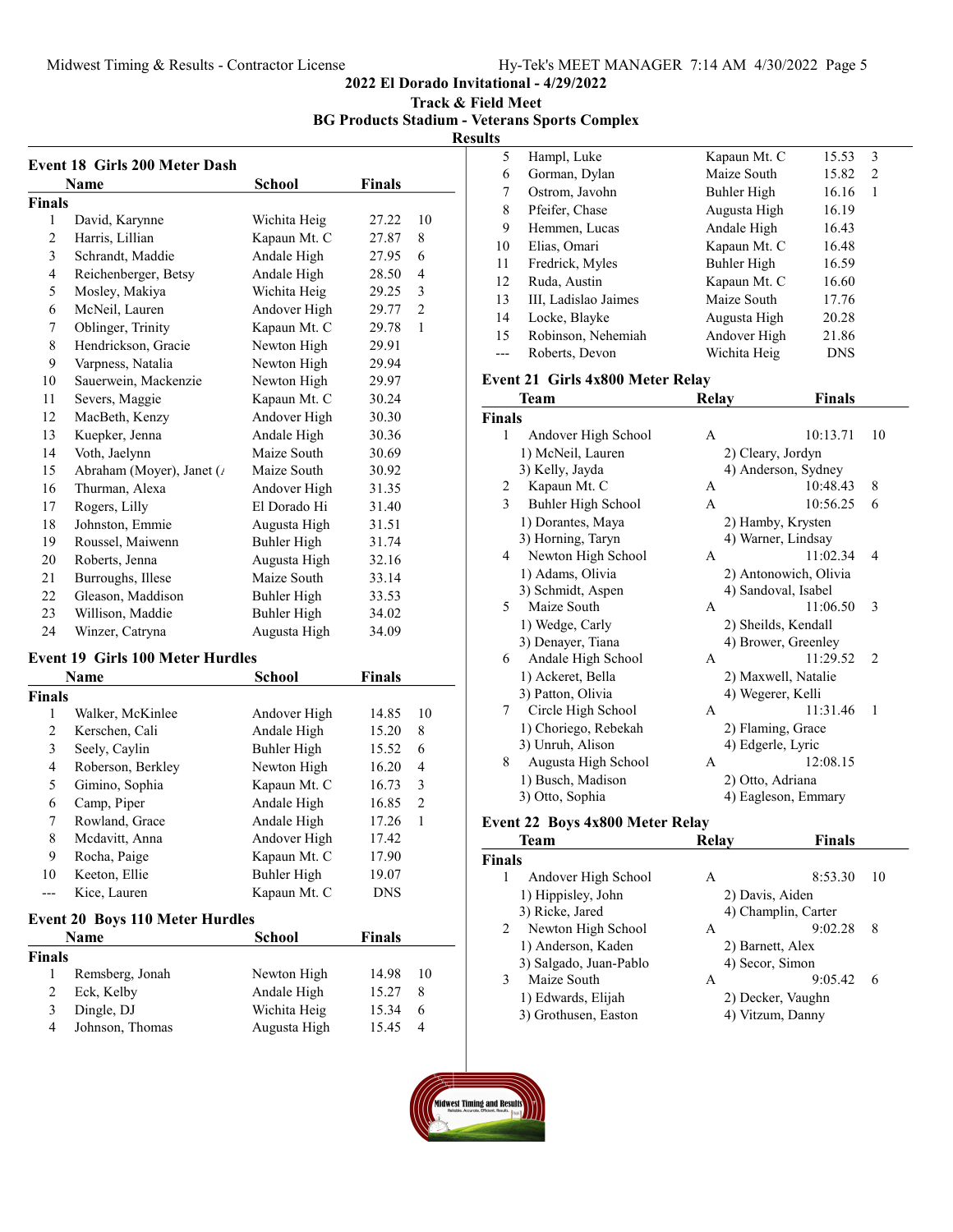2022 El Dorado Invitational - 4/29/2022

| Track & Field Meet |  |  |
|--------------------|--|--|
|--------------------|--|--|

BG Products Stadium - Veterans Sports Complex

|                         | (Event 22 Boys 4x800 Meter Relay)<br><b>Finals</b><br>Team | <b>Relay</b>        | <b>Finals</b>       |                |
|-------------------------|------------------------------------------------------------|---------------------|---------------------|----------------|
| 4                       | Circle High School                                         | A                   | 9:07.82             | 4              |
|                         | 1) Bixenman, Tyler                                         | 2) Hunter, Ian      |                     |                |
|                         | 3) Loewen, Myles                                           | 4) Logan, Blake     |                     |                |
| 5                       | Buhler High School                                         | A                   | 9:09.14             | 3              |
|                         | 1) Yutzy, Christopher                                      | 2) Lohrentz, Kaden  |                     |                |
|                         | 3) Lindahl, Austin                                         | 4) Hines, Spencer   |                     |                |
| 6                       | Augusta High School                                        | A                   | 9:11.79             | 2              |
|                         | 1) Johnson, Michael                                        |                     | 2) Broadbent, Aiden |                |
|                         | 3) Schmidt, Dawson                                         | 4) Dieter, Patrick  |                     |                |
| 7                       | Andale High School                                         | А                   | 9:14.13             | 1              |
|                         | 1) Winter, Zach                                            | 2) Winter, Nicholas |                     |                |
|                         | 3) Spexarth, Logan                                         |                     | 4) Nemechek, Nathan |                |
| 8                       | Kapaun Mt. C                                               | A                   | 9:22.21             |                |
| 9                       | Wichita Heig                                               | A                   | 9:44.06             |                |
|                         | 1) Everett, Torin                                          | 2) Harty, Jack      |                     |                |
|                         | 3) Jacobs-Garza, Jolyn                                     |                     | 4) Hardwick, Hayden |                |
|                         |                                                            |                     |                     |                |
|                         | Event 23 Girls 1600 Meter Run<br>Name                      | <b>School</b>       | <b>Finals</b>       |                |
| <b>Finals</b>           |                                                            |                     |                     |                |
| 1                       | Curtis, Addie                                              | Kapaun Mt. C        | 5:43.96             | 10             |
| $\overline{c}$          | Fernando, Chiara                                           | Kapaun Mt. C        | 5:59.52             | 8              |
| 3                       | Wedge, Carly                                               | Maize South         | 6:06.32             | 6              |
| $\overline{4}$          | Shields, Kendall                                           | Maize South         | 6:07.46             | 4              |
| 5                       | Hermann, Madeline                                          | Kapaun Mt. C        | 6:09.46             | 3              |
| 6                       | Haberichter, Kara                                          | Andover High        | 6:11.16             | $\overline{c}$ |
| 7                       | Unruh, Alison                                              | Circle High         | 6:11.90             | $\mathbf{1}$   |
| 8                       | Eagleson, Emmary                                           | Augusta High        | 6:15.16             |                |
|                         |                                                            |                     |                     |                |
| 9                       | Bartkowski, Ava                                            | Andale High         | 6:16.41             |                |
| 10                      | Hamby, Krysten                                             | <b>Buhler High</b>  | 6:18.20             |                |
| 11                      | Liess, Brynn                                               | El Dorado Hi        | 6:21.63             |                |
| 12                      | Houghtaling, Kayla                                         | Augusta High        | 6:22.85             |                |
| 13                      | Mitchell, Kennedy                                          | Maize South         | 6:25.92             |                |
| 14                      | Little, Makayla                                            | <b>Buhler High</b>  | 6:37.79             |                |
| 15                      | Busch, Madison                                             | Augusta High        | 6:44.04             |                |
| 16                      | Hennesy, Arwyn                                             | Andale High         | 6:58.29             |                |
| 17                      | Cook, Shae                                                 | Newton High         | 7:01.36             |                |
| 18                      | Pappademos, Hannah                                         | Andover High        | 7:02.47             |                |
| 19                      | Ott, Lyla                                                  | Circle High         | 7:05.83             |                |
| 20                      | Oard, Graci                                                | <b>Buhler High</b>  | 7:10.00             |                |
| 21                      | Patton, Olivia                                             | Andale High         | 7:11.80             |                |
| 22                      | Mayes, Ella                                                | Newton High         | 7:21.09             |                |
|                         | <b>Event 24 Boys 1600 Meter Run</b>                        |                     |                     |                |
|                         | Name                                                       | <b>School</b>       | <b>Finals</b>       |                |
| <b>Finals</b>           |                                                            |                     |                     |                |
| 1                       | Schmidt, Sawyer                                            | Augusta High        | 4:39.19             | 10             |
| $\sqrt{2}$              | Keller, Hayden                                             | <b>Buhler High</b>  | 4:43.58             | 8              |
| $\overline{\mathbf{3}}$ | Schaeffer, William                                         | Maize South         | 4:47.61             | 6              |
|                         |                                                            |                     |                     |                |

| ۰v |                   |              |            |                |  |
|----|-------------------|--------------|------------|----------------|--|
| 4  | Reyes, Dominic    | Kapaun Mt. C | 4:53.06    | 4              |  |
| 5  | Logan, Blake      | Circle High  | 4:54.33    | 3              |  |
| 6  | Whisler, Layne    | Buhler High  | 4:58.94    | $\overline{2}$ |  |
| 7  | Bartel, Christian | Kapaun Mt. C | 5:08.12    | $\mathbf{1}$   |  |
| 8  | Berends, Trevor   | Kapaun Mt. C | 5:11.18    |                |  |
| 9  | Hodge, Simon      | Newton High  | 5:12.55    |                |  |
| 10 | Johnson, Michael  | Augusta High | 5:12.61    |                |  |
| 11 | Hunter, Ian       | Circle High  | 5:12.79    |                |  |
| 12 | Harty, Jack       | Wichita Heig | 5:21.05    |                |  |
| 13 | Edwards, Elijah   | Maize South  | 5:24.93    |                |  |
| 14 | Potter, Luke      | Andover High | 5:37.45    |                |  |
| 15 | Winter, Nicholas  | Andale High  | 5:49.59    |                |  |
| 16 | Brotherton, Jacob | Andover High | 5:52.71    |                |  |
| 17 | Aaron, Harrison   | Andale High  | 6:02.16    |                |  |
| 18 | Madorin, Steven   | Andale High  | 6:03.67    |                |  |
|    | Bixenman, Tyler   | Circle High  | <b>DNS</b> |                |  |
|    |                   |              |            |                |  |

## Event 25 Girls 4x100 Meter Relay

|               | <b>Team</b>                    | Relay | <b>Finals</b>           |               |
|---------------|--------------------------------|-------|-------------------------|---------------|
| <b>Finals</b> |                                |       |                         |               |
| 1             | Andale High School             | A     | 50.02                   | 10            |
|               | 1) Winter, Camryn              |       | 2) Kerschen, Cali       |               |
|               | 3) Camp, Piper                 |       | 4) Reichenberger, Betsy |               |
| 2             | Kapaun Mt. C                   | А     | 51.48                   | 8             |
| 3             | Andover High School            | A     | 52.19                   | 6             |
|               | 1) Heinz, Lauren               |       | 2) MacBeth, Kenzy       |               |
|               | 3) Thurman, Alexa              |       | 4) Walker, McKinlee     |               |
| 4             | Newton High School             | A     | 52.30                   | 4             |
|               | 1) Hendrickson, Gracie         |       | 2) Varpness, Natalia    |               |
|               | 3) Roberson, Berkley           |       | 4) Sauerwein, Mackenzie |               |
| 5             | Buhler High School             | A     | 53.48                   | 3             |
|               | 1) Krafels, Natalya            |       | 2) Davidson, Maggie     |               |
|               | 3) Roussel, Maiwenn            |       | 4) Seely, Caylin        |               |
| 6             | Maize South                    | A     | 53.49                   | $\mathcal{L}$ |
|               | 1) Cassity, Lillian            |       | 2) Morrow, Gracie       |               |
|               | 3) Abraham (Moyer), Janet (Ale |       | 4) Voth, Jaelynn        |               |

## Event 26 Boys 4x100 Meter Relay

| Team          |                     | Relay           | <b>Finals</b>        |    |
|---------------|---------------------|-----------------|----------------------|----|
| <b>Finals</b> |                     |                 |                      |    |
| 1             | Kapaun Mt. C        | A               | 43.99                | 10 |
| 2             | Wichita Heig        | A               | 44.08                | 8  |
|               | 1) Okoro, Jaydon    | 2) Randle, John |                      |    |
|               | 3) Anderson, Ashmar |                 | 4) Hamilton, Jaeden  |    |
| 3             | Newton High School  | A               | 44.59                | 6  |
|               | 1) Claussen, Curt   |                 | 2) Remsberg, Jonah   |    |
|               | 3) Carr, Camden     |                 | 4) Crawford, Ben     |    |
| 4             | Buhler High School  | А               | 44.80                | 4  |
|               | 1) Ostrom, Javohn   |                 | 2) Campbell, Cameron |    |
|               | 3) Hines, Spencer   |                 | 4) Campbell, Diante  |    |

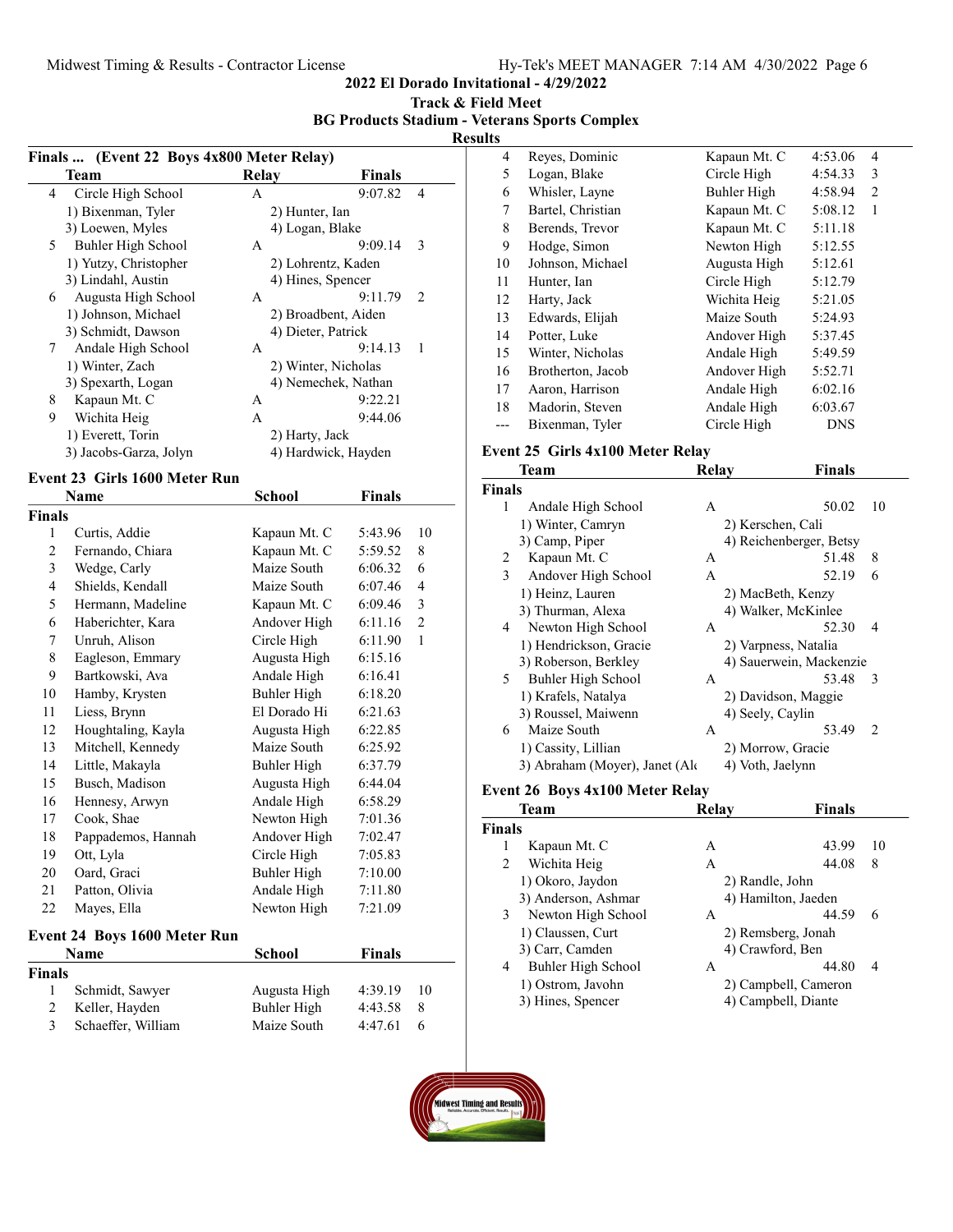2022 El Dorado Invitational - 4/29/2022

|  |  | Track & Field Meet |  |
|--|--|--------------------|--|
|  |  |                    |  |

BG Products Stadium - Veterans Sports Complex

| ۰. |  |
|----|--|
|    |  |

| Finals  (Event 26 Boys 4x100 Meter Relay) |                                      |                      |               |                |  |  |
|-------------------------------------------|--------------------------------------|----------------------|---------------|----------------|--|--|
|                                           | <b>Team</b>                          | <b>Relay</b>         | <b>Finals</b> |                |  |  |
| 5                                         | Andale High School                   | A                    | 44.87         | 3              |  |  |
|                                           | 1) Reichert, Daniel                  | 2) Kuhn, Luke        |               |                |  |  |
|                                           | 3) Lies, Ivan                        | 4) Schwab, Nick      |               |                |  |  |
| 6                                         | Maize South                          | A                    | 46.10         | 2              |  |  |
|                                           | 1) Cantu, Evan                       | 2) Dresie, Sammy     |               |                |  |  |
|                                           | 3) Winter, Braedan                   | 4) Neill, Conner     |               |                |  |  |
| 7                                         | Augusta High School                  | A                    | 46.47         | 1              |  |  |
|                                           | 1) Johnson, Thomas                   | 2) Blackwell, Isaiah |               |                |  |  |
|                                           | 3) Kaus, Gage                        | 4) Pfeifer, Chase    |               |                |  |  |
| 8                                         | Andover High School                  | A                    | 46.75         |                |  |  |
|                                           | 1) McCafferty, Paxton                | 2) Pai, Nik          |               |                |  |  |
|                                           | 3) Davis, Ben                        | 4) Hutchinson, Tate  |               |                |  |  |
|                                           | <b>Event 27 Girls 400 Meter Dash</b> |                      |               |                |  |  |
|                                           | Name                                 | School               | Finals        |                |  |  |
| <b>Finals</b>                             |                                      |                      |               |                |  |  |
| 1                                         | Schrandt, Maddie                     | Andale High          | 1:00.16       | 10             |  |  |
| $\overline{c}$                            | Harris, Lillian                      | Kapaun Mt. C         | 1:00.45       | 8              |  |  |
| 3                                         | David, Karynne                       | Wichita Heig         | 1:02.19       | 6              |  |  |
| 4                                         | Ackerman, Jackie                     | Kapaun Mt. C         | 1:02.95       | 4              |  |  |
| 5                                         | McNeil, Lauren                       | Andover High         | 1:04.06       | 3              |  |  |
| 6                                         | Steven, Ava                          | Andale High          | 1:04.42       | $\overline{c}$ |  |  |
| 7                                         | Kelly, Jayda                         | Andover High         | 1:04.84       | 1              |  |  |
| 8                                         | Antonowich, Olivia                   | Newton High          | 1:05.26       |                |  |  |
| 9                                         | Mosley, Makiya                       | Wichita Heig         | 1:06.95       |                |  |  |
| 10                                        | Pappas, Emerson                      | Kapaun Mt. C         | 1:07.10       |                |  |  |
| 11                                        | Burroughs, Illese                    | Maize South          | 1:09.42       |                |  |  |
| 12                                        | Choriego, Rebekah                    | Circle High          | 1:09.53       |                |  |  |
| 13                                        | Hamm, Madelynn                       | Newton High          | 1:11.52       |                |  |  |
| 14                                        | Willison, Maddie                     | <b>Buhler High</b>   | 1:13.09       |                |  |  |
| 15                                        | Moody, Jordan                        | Wichita Heig         | 1:13.43       |                |  |  |
| 16                                        | Dodd, Alyssa                         | Circle High          | 1:13.82       |                |  |  |
| 17                                        | Mccann, Piper                        | Maize South          | 1:14.42       |                |  |  |
| 18                                        | Hemphill, Erica                      | <b>Buhler High</b>   | 1:18.77       |                |  |  |
| ---                                       | MacBeth, Kenzy                       | Andover High         | DNS           |                |  |  |
| <b>Event 28 Boys 400 Meter Dash</b>       |                                      |                      |               |                |  |  |
|                                           | Name                                 | School               | Finals        |                |  |  |
| Finals                                    |                                      |                      |               |                |  |  |
| 1                                         | Prosser, Gage                        | Andale High          | 51.84         | 10             |  |  |
| $\overline{c}$                            | Vitzum, Danny                        | Maize South          | 54.14         | 8              |  |  |
| 3                                         | Vasquez, Jose                        | Newton High          | 54.46         | 6              |  |  |
| $\overline{\mathbf{4}}$                   | Carter, Dennis                       | Wichita Heig         | 54.81         | $\overline{4}$ |  |  |
| 5                                         | Porter, Luke                         | Kapaun Mt. C         | 55.60         | $\mathfrak{Z}$ |  |  |
| 6                                         | Parthemer, Cody                      | Andale High          | 56.49         | $\sqrt{2}$     |  |  |
| 7                                         | Everett, Torin                       | Wichita Heig         | 56.64         | $\mathbf{1}$   |  |  |
| 8                                         | Champlin, Carter                     | Andover High         | 56.89         |                |  |  |
| 9                                         | Secor, Simon                         | Newton High          | 57.07         |                |  |  |
| 10                                        | Hedrick, Wyatt                       | Kapaun Mt. C         | 57.56         |                |  |  |
|                                           |                                      |                      |               |                |  |  |

| LS    |                 |              |            |  |
|-------|-----------------|--------------|------------|--|
| 11    | Gibbs, Josh     | Andover High | 57.86      |  |
| 12    | Rose, Westin    | Circle High  | 57.99      |  |
| 13    | Wade, Delonte   | Wichita Heig | 58.46      |  |
| 14    | Hannen, Will    | Buhler High  | 1:00.54    |  |
| 15    | Loewen, Myles   | Circle High  | 1:00.57    |  |
| 16    | Price, Sam      | Augusta High | 1:01.92    |  |
| $---$ | Gilliam, Tavian | Buhler High  | <b>DNS</b> |  |
| $---$ | Ostrom, Javohn  | Buhler High  | <b>DNS</b> |  |
|       |                 |              |            |  |

#### Event 29 Girls 300 Meter Hurdles

|               | <b>Name</b>       | School       | <b>Finals</b> |    |
|---------------|-------------------|--------------|---------------|----|
| <b>Finals</b> |                   |              |               |    |
| 1             | Seely, Caylin     | Buhler High  | 48.03         | 10 |
| 2             | Camp, Piper       | Andale High  | 48.52         | 8  |
| 3             | Gimino, Sophia    | Kapaun Mt. C | 49.52         | 6  |
| 4             | Kerschen, Cali    | Andale High  | 50.10         | 4  |
| 5             | Mcdavitt, Anna    | Andover High | 50.18         | 3  |
| 6             | Walker, McKinlee  | Andover High | 51.65         | 2  |
| 7             | Vergel, Nicole    | Maize South  | 54.09         | 1  |
| 8             | Priester, Eva     | Andale High  | 54.09         |    |
| 9             | Rocha, Paige      | Kapaun Mt. C | 54.70         |    |
| 10            | Waldren, Serenity | Circle High  | 57.69         |    |
| 11            | Keeton, Ellie     | Buhler High  | 58.11         |    |
|               | Kice, Lauren      | Kapaun Mt. C | <b>DNS</b>    |    |

## Event 30 Boys 300 Meter Hurdles

|                | Name                 | School       | Finals     |                |
|----------------|----------------------|--------------|------------|----------------|
| <b>Finals</b>  |                      |              |            |                |
| 1              | Johnson, Thomas      | Augusta High | 41.31      | 10             |
| 2              | Hampl, Luke          | Kapaun Mt. C | 41.63      | 8              |
| 3              | Eck, Kelby           | Andale High  | 41.93      | 6              |
| $\overline{4}$ | Fredrick, Myles      | Buhler High  | 42.64      | $\overline{4}$ |
| 5              | Seiler, Matthew      | Andale High  | 43.14      | 3              |
| 6              | III, Ladislao Jaimes | Maize South  | 43.44      | 2              |
| 7              | Harpstrite, Jay      | Andover High | 43.67      | $\mathbf{1}$   |
| 8              | Gorman, Dylan        | Maize South  | 44.03      |                |
| 9              | Elias, Omari         | Kapaun Mt. C | 44.16      |                |
| 10             | Dingle, DJ           | Wichita Heig | 44.77      |                |
| 11             | Vallejo, Isaiah      | Circle High  | 45.40      |                |
| 12             | Bach, Ethan          | Newton High  | 45.64      |                |
| 13             | Hemmen, Lucas        | Andale High  | 45.89      |                |
| 14             | Ruda, Austin         | Kapaun Mt. C | 46.10      |                |
| 15             | Harden, Levi         | Maize South  | 46.17      |                |
| 16             | Pfeifer, Chase       | Augusta High | 46.87      |                |
| 17             | Robinson, Nehemiah   | Andover High | 50.39      |                |
| 18             | Locke, Blayke        | Augusta High | 51.68      |                |
| ---            | Patton, Gavin        | Buhler High  | <b>DNS</b> |                |
| ---            | Roberts, Devon       | Wichita Heig | <b>DNS</b> |                |